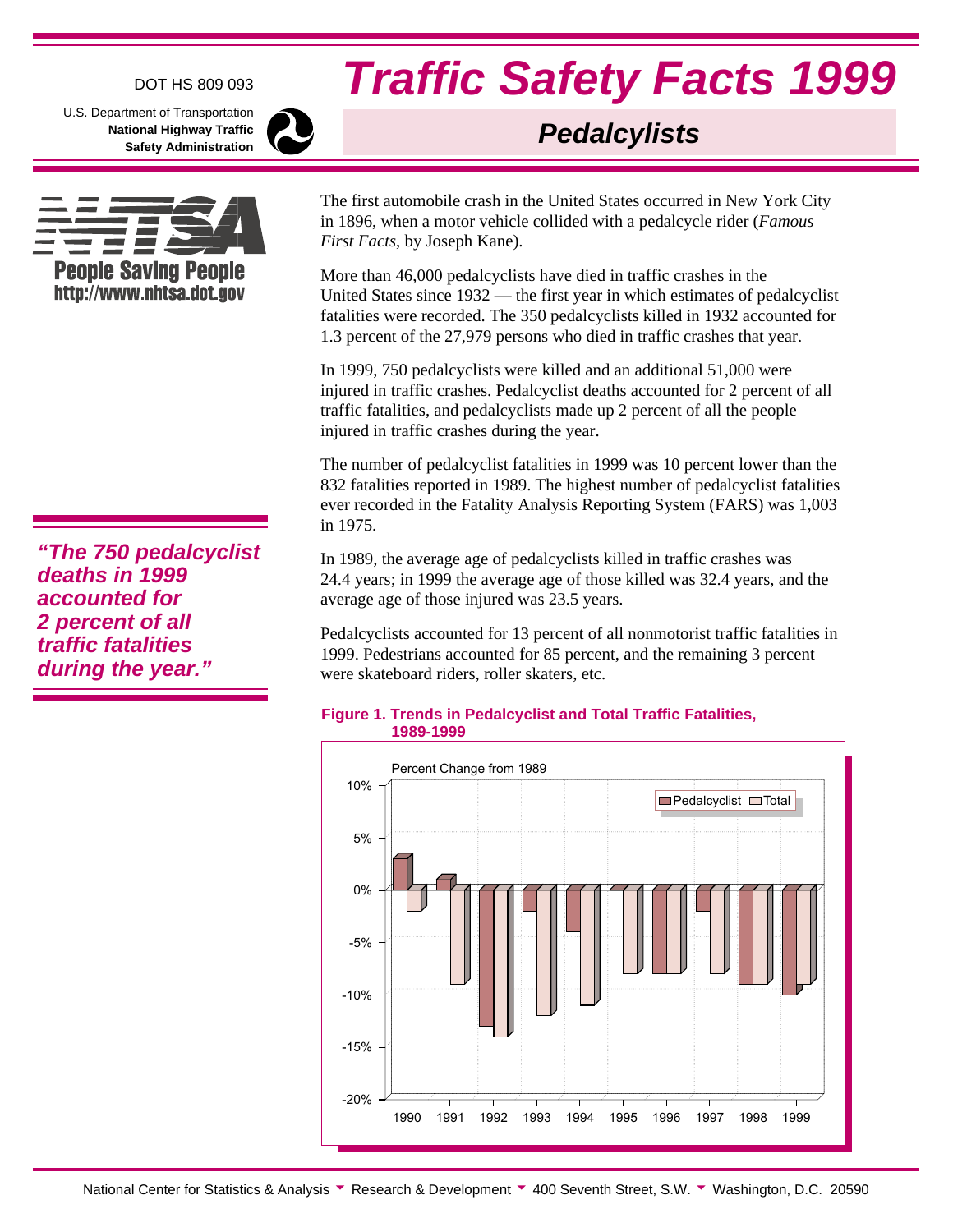| Year | Pedestrian | <b>Pedalcyclist</b> | <b>Other</b> | <b>Total</b> |
|------|------------|---------------------|--------------|--------------|
| 1989 | 6,556      | 832                 | 107          | 7,495        |
| 1990 | 6,482      | 859                 | 124          | 7,465        |
| 1991 | 5,801      | 843                 | 124          | 6,768        |
| 1992 | 5,549      | 723                 | 98           | 6,370        |
| 1993 | 5,649      | 816                 | 111          | 6,576        |
| 1994 | 5,489      | 802                 | 107          | 6,398        |
| 1995 | 5,584      | 833                 | 109          | 6,526        |
| 1996 | 5,449      | 765                 | 154          | 6,368        |
| 1997 | 5,321      | 814                 | 153          | 6,288        |
| 1998 | 5,228      | 760                 | 131          | 6,119        |
| 1999 | 4,906      | 750                 | 149          | 5,805        |

#### **Table 1. Nonoccupant Traffic Fatalities, 1989-1999**

Pedalcyclist fatalities occurred more frequently in urban areas (64 percent), at nonintersection locations (70 percent), between the hours of 5:00 PM and 9:00 PM (37 percent), and during the months of July, August, and September (34 percent).

Most of the pedalcyclists killed or injured in 1999 were males (88 percent and 80 percent, respectively), and most were between the ages of 5 and 44 years (72 percent and 88 percent, respectively).

The pedalcyclist fatality rate per capita was more than 7 times as high for males as for females, and the injury rate per capita was more than 4 times as high for males as for females.

Pedalcyclists under age 16 accounted for 29 percent of all pedalcyclists killed and 44 percent of those injured in traffic crashes in 1999. In comparison, pedalcyclists under age 16 accounted for 46 percent of all those killed in 1989.

Pedalcyclists 25 years of age and older have made up an increasing proportion of all pedalcyclist deaths since 1989. The proportion of pedalcyclist fatalities age 25 to 64 was 1.6 times as high in 1999 as in 1989 (48 percent and 29 percent, respectively).

More than one-fourth (28 percent) of the pedalcyclists killed in traffic crashes in 1999 were between 5 and 15 years old. The pedalcyclist fatality rate for this age group was 4.8 per million population — nearly double the rate for all pedalcyclists (2.7 per million population). The injury rate for this age group was 510 per million population, compared with 188 per million population for pedalcyclists of all ages.

Alcohol involvement — either for the driver or the pedalcyclist — was reported in more than one-third of the traffic crashes that resulted in pedalcyclist fatalities in 1999. In 31 percent of the crashes, either the driver or the cyclist was intoxicated, with blood alcohol concentrations (BAC) of 0.10 grams per deciliter  $(g/dl)$  or greater. Lower alcohol levels (BAC 0.01) to 0.09 g/dl) were reported in an additional 7 percent. More than one-fourth (27 percent) of the pedalcyclists killed had a BAC of 0.01  $g/dl$  or greater, and more than one-fifth (22 percent) were intoxicated.

**"More than one-fourth of the pedalcyclists killed in traffic crashes in 1999 were between 5 and 15 years old."**

**"Alcohol Involvement was reported in more than one-third of the pedalcyclist fatalities in 1999."**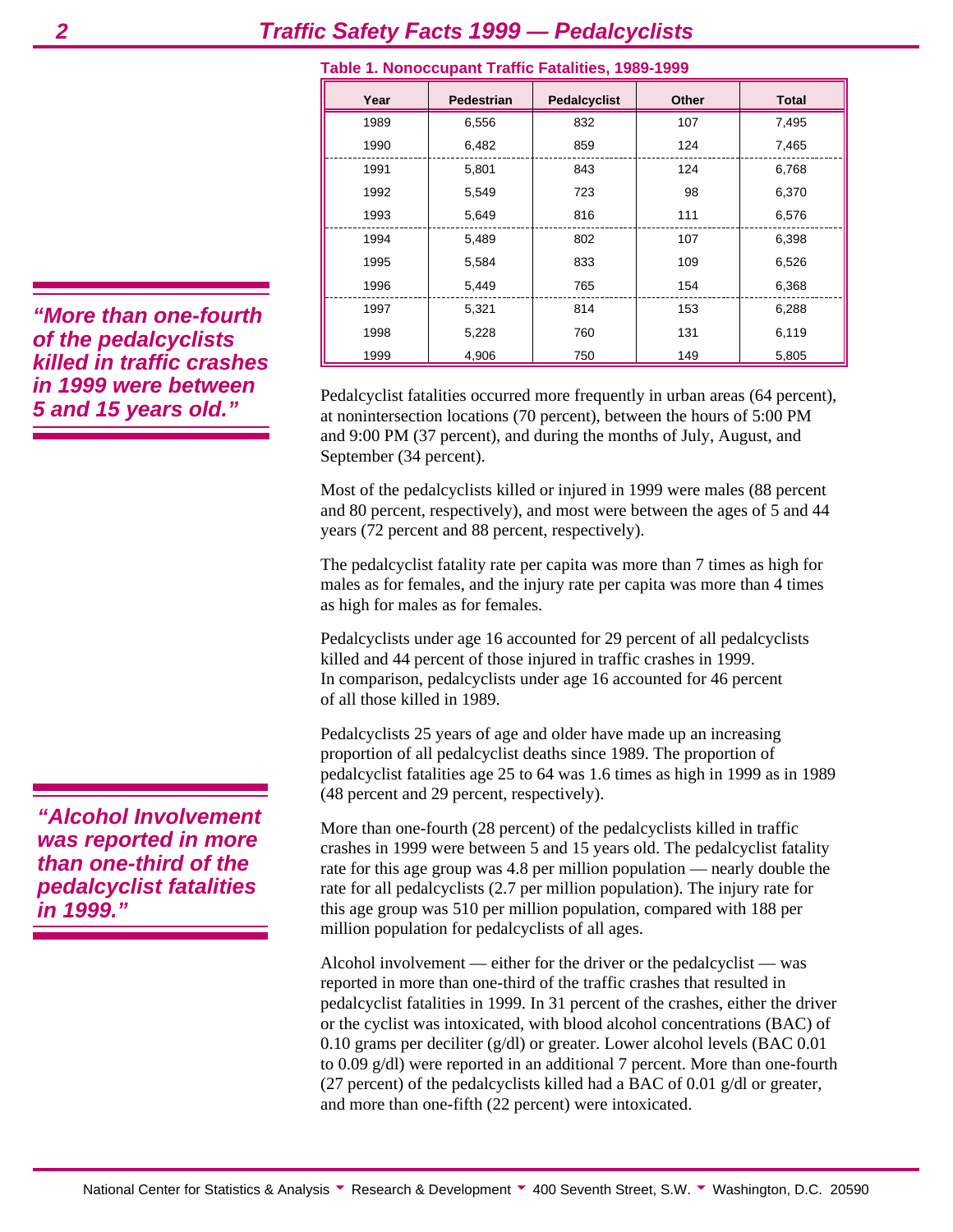|                |               | <b>Male</b>                      |                          |                | <b>Female</b>                    |                          | <b>Total</b>  |                                  |                          |  |
|----------------|---------------|----------------------------------|--------------------------|----------------|----------------------------------|--------------------------|---------------|----------------------------------|--------------------------|--|
| Age<br>(years) | <b>Killed</b> | <b>Population</b><br>(thousands) | <b>Fatality</b><br>Rate* | <b>Killed</b>  | <b>Population</b><br>(thousands) | <b>Fatality</b><br>Rate* | <b>Killed</b> | <b>Population</b><br>(thousands) | <b>Fatality</b><br>Rate* |  |
| $0 - 4$        | 3             | 9.683                            | 0.31                     | 3              | 9,259                            | 0.32                     | 6             | 18,942                           | 0.32                     |  |
| $5-9$          | 67            | 10,208                           | 6.56                     | 15             | 9,739                            | 1.54                     | 82            | 19,947                           | 4.11                     |  |
| $10 - 15$      | 104           | 11,974                           | 8.69                     | 22             | 11,395                           | 1.93                     | 126           | 23,369                           | 5.39                     |  |
| 16-20          | 67            | 10,187                           | 6.58                     | 6              | 9,638                            | 0.62                     | 73            | 19,826                           | 3.68                     |  |
| $21 - 24$      | 31            | 7,185                            | 4.31                     | 5              | 6,943                            | 0.72                     | 36            | 14,128                           | 2.55                     |  |
| 25-34          | 66            | 18,826                           | 3.51                     | 9              | 19,110                           | 0.47                     | 75            | 37,936                           | 1.98                     |  |
| 35-44          | 132           | 22,254                           | 5.93                     | 15             | 22,558                           | 0.66                     | 147           | 44,813                           | 3.28                     |  |
| 45-54          | 88            | 17,499                           | 5.03                     | 8              | 18,303                           | 0.44                     | 96            | 35,802                           | 2.68                     |  |
| 55-64          | 35            | 11,150                           | 3.14                     | 8              | 12,239                           | 0.65                     | 43            | 23,389                           | 1.84                     |  |
| 65-69          | 20            | 4,337                            | 4.61                     | $\overline{2}$ | 5,111                            | 0.39                     | 22            | 9,447                            | 2.33                     |  |
| 70-79          | 30            | 6,919                            | 4.34                     | $\Omega$       | 9,182                            | 0.00                     | 30            | 16,101                           | 1.86                     |  |
| $80+$          | 11            | 3,054                            | 3.60                     | 0              | 5,938                            | 0.00                     | 11            | 8,992                            | 1.22                     |  |
| Unknown        | 3             |                                  |                          |                |                                  |                          | 3             |                                  |                          |  |
| <b>Total</b>   | 657           | 133,277                          | 4.93                     | 93             | 139,414                          | 0.67                     | 750           | 272,691                          | 2.75                     |  |
|                |               | <b>Male</b>                      |                          |                | Female                           |                          |               | <b>Total</b>                     |                          |  |
| Age<br>(years) | Injured       | <b>Population</b><br>(thousands) | <b>Injury</b><br>Rate*   | Injured        | <b>Population</b><br>(thousands) | <b>Injury</b><br>Rate*   | Injured       | <b>Population</b><br>(thousands) | <b>Injury</b><br>Rate*   |  |
| $0 - 4$        | $**$          | 9,683                            | 36                       | $**$           | 9,259                            | 3                        | $**$          | 18,942                           | 20                       |  |
| $5-9$          | 5,000         | 10,208                           | 464                      | 2.000          | 9.739                            | 201                      | 7.000         | 19,947                           | 336                      |  |
| $10 - 15$      | 12,000        | 11,974                           | 1.007                    | 3,000          | 11,395                           | 291                      | 15,000        | 23,369                           | 658                      |  |
| 16-20          | 5,000         | 10,187                           | 461                      | 1,000          | 9,638                            | 79                       | 5,000         | 19,826                           | 275                      |  |
| $21 - 24$      | 4,000         | 7,185                            | 518                      | $**$           | 6,943                            | 59                       | 4,000         | 14,128                           | 292                      |  |
| 25-34          | 5,000         | 18,826                           | 289                      | 2,000          | 19,110                           | 84                       | 7,000         | 37,936                           | 185                      |  |
| 35-44          | 5,000         | 22,254                           | 241                      | 1,000          | 22,558                           | 48                       | 6,000         | 44,813                           | 144                      |  |
| 45-54          | 3.000         | 17.499                           | 175                      | 1.000          | 18,303                           | 31                       | 4.000         | 35,802                           | 102                      |  |
| 55-64          | 1,000         | 11,150                           | 96                       | $**$           | 12,239                           | 30                       | 1,000         | 23,389                           | 62                       |  |
| 65-69          | $**$          | 4,337                            | 43                       | $**$           | 5,111                            | 23                       | $**$          | 9,447                            | 32                       |  |
| 70-79          | $**$          | 6,919                            | 29                       | $**$           | 9,182                            | $\overline{\mathbf{4}}$  | $***$         | 16,101                           | 15                       |  |
| $80+$          | $**$          | 3,054                            | 45                       | $\ddot{ }$     | 5,938                            | 3                        | $**$          | 8,992                            | 17                       |  |
| Total          | 41,000        | 133,277                          | 308                      | 10.000         | 139,414                          | 74                       | 51,000        | 272,691                          | 188                      |  |

#### **Table 2. Pedalcyclists Killed and Injured and Fatality and Injury Rates by Age and Sex, 1999**

\* Rate per million population.

\*\* Less than 500 injured.

Source: Population — Bureau of the Census projections.

#### **For more information:**

Information on pedalcyclist traffic fatalities is available from the National Center for Statistics and Analysis, NRD-31, 400 Seventh Street, S.W., Washington, D.C. 20590. NCSA information can also be obtained by telephone or by fax-on-demand at 1-800-934-8517. FAX messages should be sent to (202) 366-7078. General information on highway traffic safety can be accessed by Internet users at http://www.nhtsa.dot.gov/people/ncsa. To report a safety-related problem or to inquire about motor vehicle safety information, contact the Auto Safety Hotline at 1-800-424-9393.